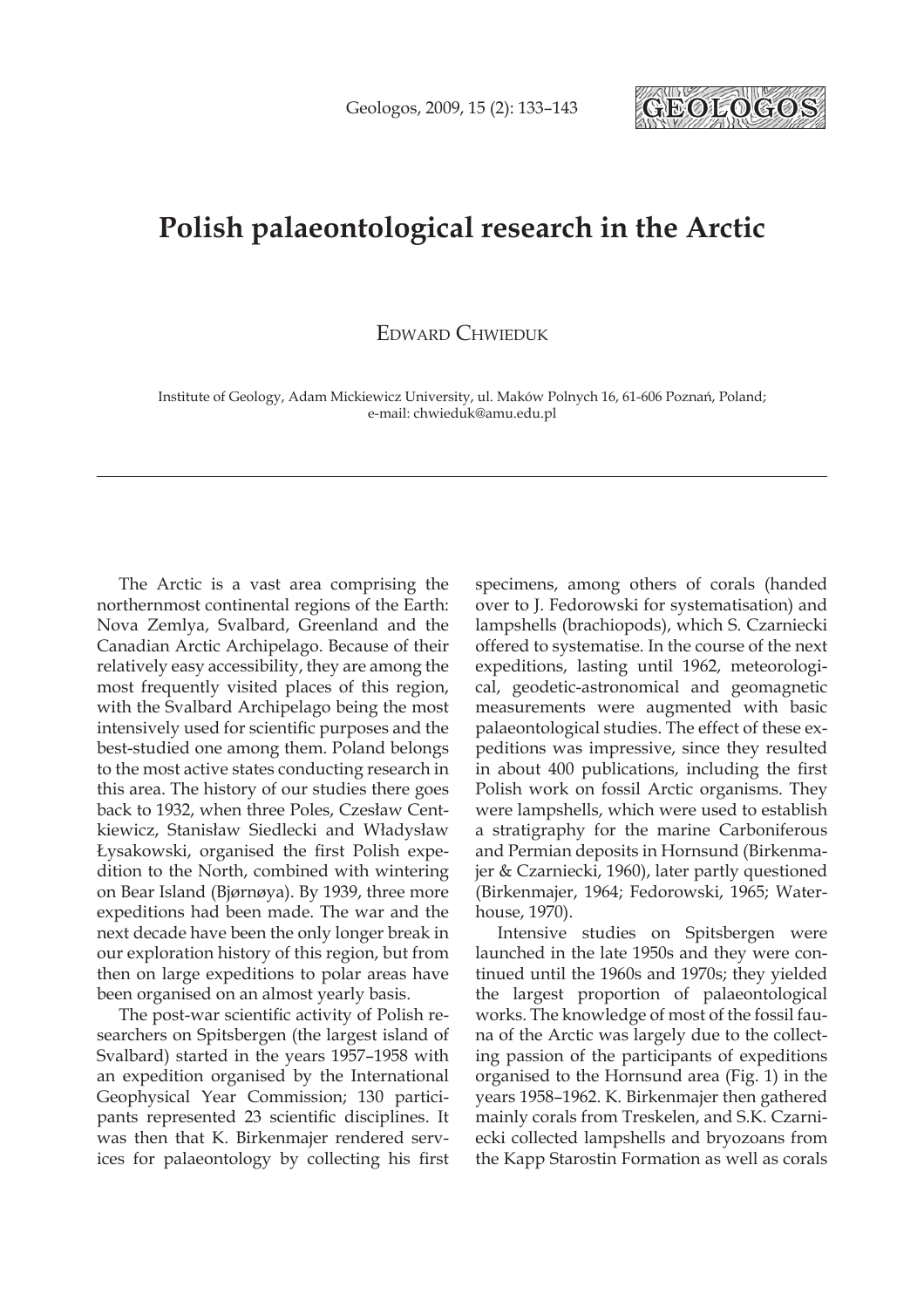

**Fig. 1.** Map of Spitsbergen presenting outcrops of Permian-Carboniferous rocks with the most important sites visited by Polish palaeontologists. 1 – faults; 2 – moraines; 3 – dolerite sills; 4 Triassic; 5 – Jurassic; 6 – Cretceous; 7 – Permian-Kapp Starostin Formation; 8 – Permian-Carboniferous – Treskelodden Formation; 9 – Upper Carboniferous; 10 – Lower Carboniferous; 11 – Devonian; 12 – Proterozoic.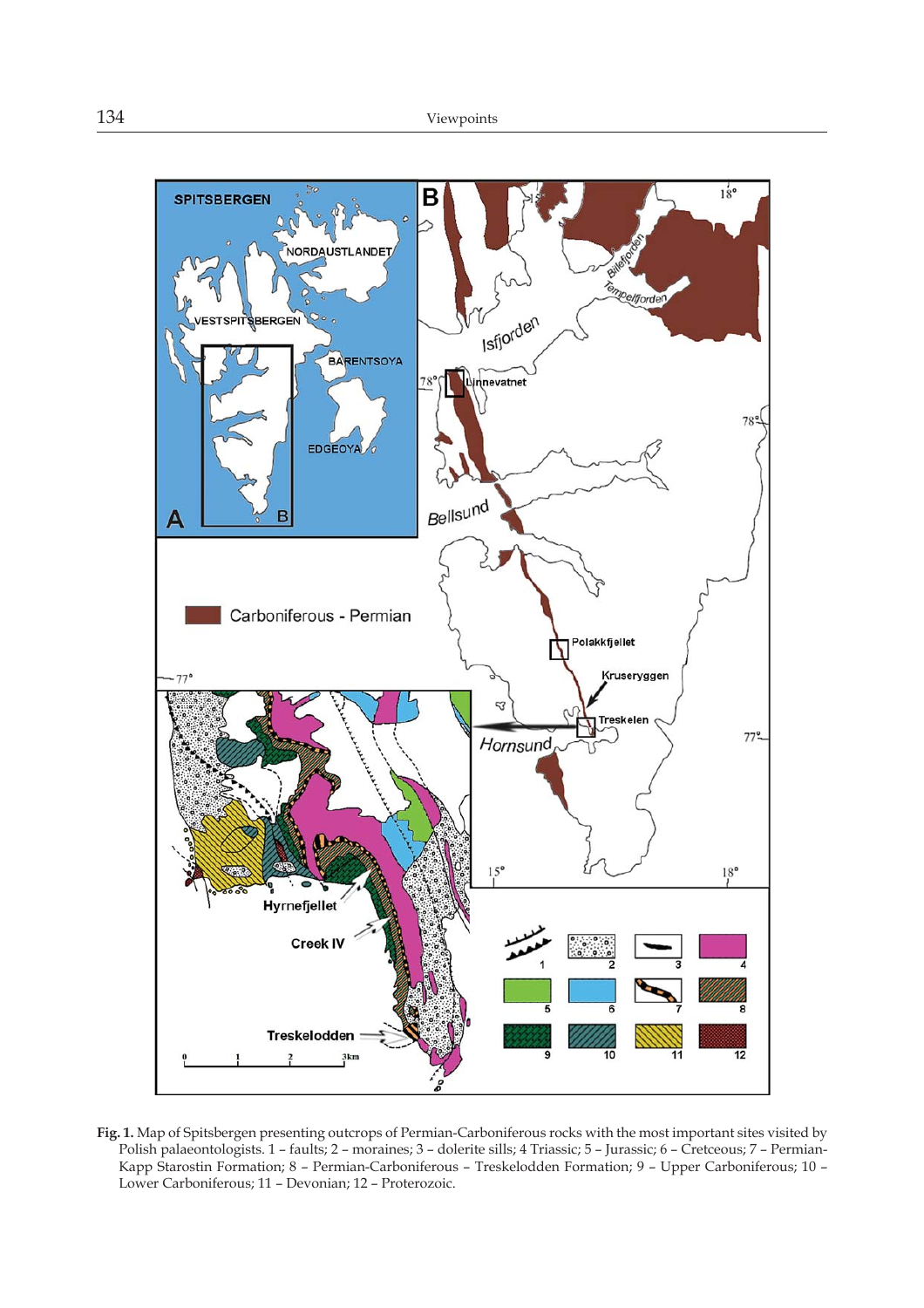and trilobites from the Treskelodden Formation. They both collected Devonian bivalves and snails. Those collections served later as material for a series of articles, edited by Birkenmajer, that appeared in 1964 in Studia Geologica Polonica, and in later years in other journals and monographs. One might state that this can be considered as the time (1964) when systematic palaeontological research began in the Arctic.

J. Fedorowski made a preliminary survey of Late Palaeozoic Rugosa corals (13 colonyforming species, 1 solitary species), while S. Siedlecki – together with E. Turnau – carried out a palynological study of culm (they described 5 taxa in the 4 genera identified there, of which 4 are probably new). S. Liszka examined Early Permian foraminifers from the Treskelodden layers (18 taxa, including 11 identified only to the genus level), and S. Czarniecki described bryozoans of the genus *Archimedes* (1 taxon). K. Birkenmajer distinguished in the Treskelodden Fm. the coral horizons applied until the present day. Four years later (1968), H. Osmólska described the trilobite material from this collection (9 taxa, including 1 new subgenus, 2 new species, and 4 new subspecies). In 1968, J. Małecki also availed himself with the collection while working on bryozoans. Then, 11 years later, the collection served K. Birkenmajer & J. Trammer (1975) to systematise Early Triassic conodonts (4 species, including 1 new), while 15 years later, teeth of Triassic sharks (5 species) were prepared from samples also gathered by K. Birkenmajer in the Hornsund region in the 1958–1962 period. Communications about these fossils were written by K. Birkenmajer & A. Jerzmańska (1979).

Owing to their abundance and qualitative diversity, Permian-Carboniferous corals have enjoyed unflagging interest, because – due to the then different geographical location of the continents (Fig. 2) – the corals then had ideal conditions for growth. On the basis of the fossil material collected in 1958 by K. Birkenmajer (70 specimens) and in 1960 by C. Czarniecki (100 specimens), J. Fedorowski wrote a comprehensive monograph (comprising 14 genera, including 2 new; 32 species, including 16 new; and 2 varieties, including 1 new), offering their first full palaeontological description. In his next work, J. Fedorowski discussed extensively the corals from the collections collected by Føyn and Heintz, participants of Norwegian expeditions to Spitsbergen in 1949. The results of these studies, among others 21 Rugosa taxa (including 1 new genus and 7 new species) and 5 Tabulata species (including 1 new), were published in the Norwegian scientific journal, Norsk Polarinstitutt Skrifter (Fedorowski, 1967).

On the basis of collections from the years 1960 and 1962 gathered by S. Siedlecki in the region of Spitsbergen's South Cape (Tokrossøya), J. Małecki (1968) published his second work, presenting the results of his study of Permian bryozoans (4 species, including 1 new). Four years later, J. Fedorowski (1972) presented his results concerning foraminifers and bryozoans, apart from Rugosa (2 species), from K. Birkenmajer's material collected in 1966 in Torell Land. A significant contribution was also his pioneering



**Fig. 2.** Palaeogeography of the Middle Permian showing the distribution of Rugosa corals in the Cordillera-Arctic-Uralian realm (after Fedorowski & Bamber, 2001). 1 – Alaska; 2 – Sverdrup Basin; 3 – East Greenland; 4 – Central Europe Basin; 5 – Svalbard Archipelago; 6 – Timan.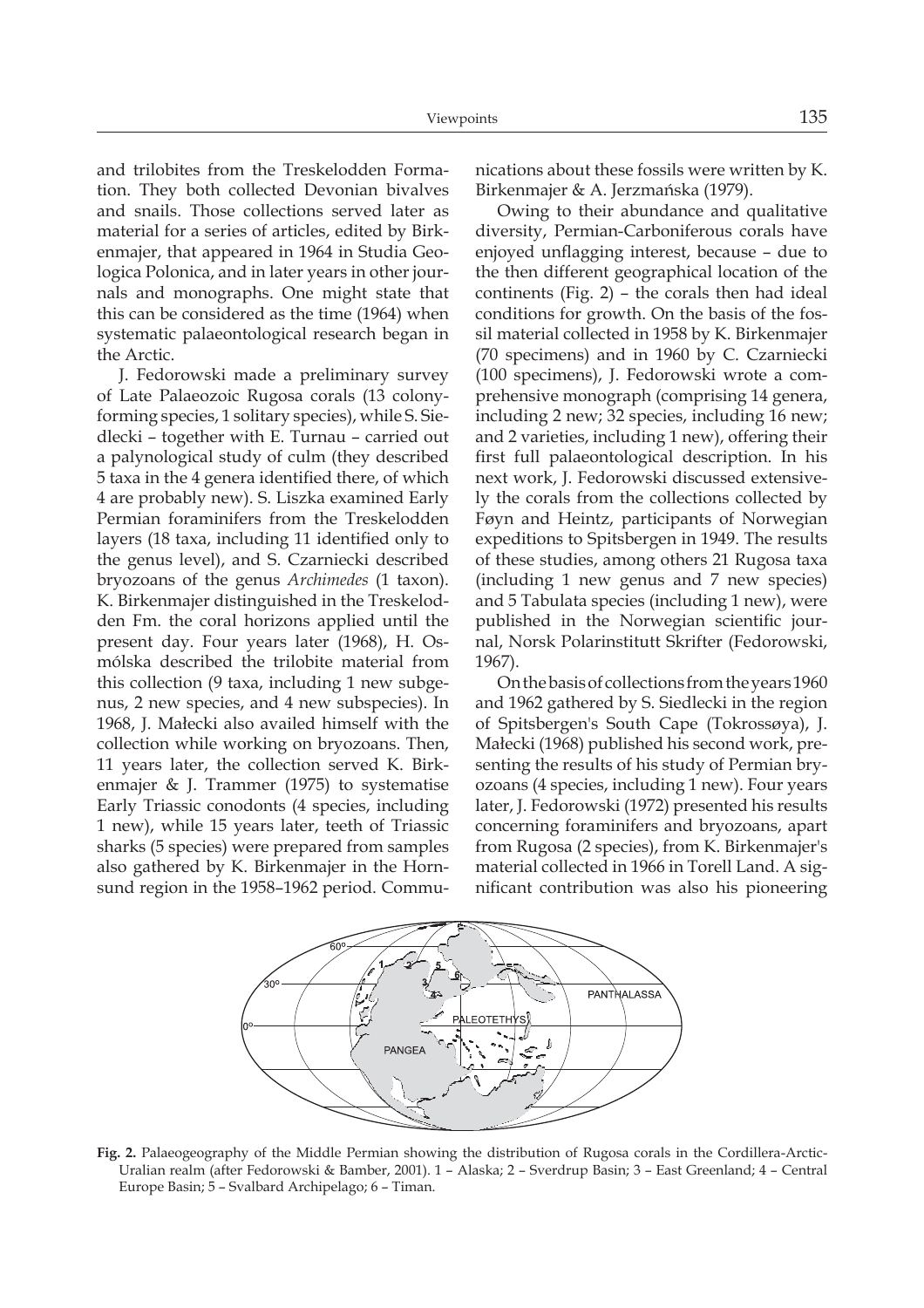palaeontological work on the Late Palaeozoic corals from Bear Island (Fedorowski, 1975), in which he described 15 taxa (including 3 new genera and 5 new species). The specimens for this work were collected by S. Siedlecki in 1964 and 1965. This collection was also used by J. Małecki to describe 16 species (including two new ones) of Permian bryozoans from southern Spitsbergen and Bear Island (Małecki, 1977).

After this period of field research, a break in the organisation of Polish polar expeditions occurred until the end of the 1960s. In 1969, a Spitsbergen Working Group was set up, headed by K. Birkenmajer, as part of the Geophysical Expeditions Commission of the Polish Academy of Sciences (PAN). Numerous specimens of the old flora and fauna were collected then in the areas of the Hornsund and Belsund fjords. One of the results was the work by S. Czarniecki (1969), who decided, on the basis of lampshells (27 genera, including 1 new, and 53 species, including 7 new), that the Treskelodden 'layers' (now Formation) were Late Carboniferous in age. This conclusion, contradicting that by K. Birkenmajer (1964) and J. Fedorowski (1965), was later corrected by J.B. Waterhouse (1970), who put down the lampshells described by S. Czarniecki (1969) as Lower Permian. Much later, Fedorowski et al. (2007) would establish the age of the Treskelodden Formation as Early Sakmarian Tastubian).

In the years 1974–1976, the then Department of Palaeozoology of the Polish Academy of Sciences prepared another series of research expeditions, on the initiative of G. Biernat. Although these expeditions were small, they provided an opportunity to compile proper documentation of detailed palaeoecological and sedimentological observations, and they also yielded rich palaeontological material (Biernat, 1975). The first expedition of this series (1974), led by K. Birkenmajer to the region of Hornsund and Polakkfjellet-Grimfjellet, collected, among other things, corals and lampshells from Permian and Carboniferous rocks. The second, organised in 1975 by H. Szaniawski, continued the research of the first, while extending it to cover the Early Palaeozoic – Cambrian and Ordovician – formations in the region of Hornsund (the Sofiekammen Ridge) and South Cape Land

(Sørkapp Land). A year later, K. Małkowski & H. Szaniawski (1976) published, on the basis of the collections brought back by these expeditions, a preliminary communication about the conodont fauna, and three years later H. Szaniawski & K. Małkowski (1979) described Permian conodonts (including 1 new genus and 2 new species from the Kapp Starostin Formation). Two years later, R. Wrona (1977) was the first to describe charophyte gyrogonites from Devonian rocks found on Traunkammen. The third expedition (1976), headed by G. Biernat, carried out studies of Permian, Triassic and Jurassic formations in the region of the Bellsund, Van Keulen and Isfjord fjords (Biernat, 1977; Gaździcki & Trammer, 1977).

In 1979, the PAN Department of Palaeobiology mounted its fourth expedition, headed by G. Biernat, this time to the southern shore of Isfjord, near Coloradofjella, Belvedere, and Skansbukta, along the section from Elveneset to Deltaneset, and to the west of Isfjord, into the region of Kapp Starostin, Festningen, Kongresdalen, and Linnedalen (Małkowski & Hoffman, 1979). In the same year, K. Małkowski and R. Wrona conducted research on the Permian-Carboniferous, Triassic and Jurassic formations on the northern shore of the Bellsund and Van Mijen fjords as part of a Polish-American geophysical expedition organised by the PAN Institute of Geophysics and the University of St. Louis.

The material amassed during the four expeditions offered ever increasing insights into the Svalbard fauna. It provided a wealth of information for numerous scientific dissertations and publications that appeared in the 1980s and 1990s. For instance, K. Birkenmajer (1979) showed the coral fauna from shallowmarine Early Permian rocks to have been redeposited. J. Fedorowski & K. Birkenmajer (1980) described 12 species (including 2 new ones) of Rugosa corals. J. Fedorowski (1980) also presented an analysis of Permian-Carboniferous coral associations. G. Biernat & K. Birkenmajer (1981) described Permian lampshells, while A. Wierzbowski, C. Kulicki and H. Pugaczewska dealt with the numerous bivalves and ammonites (including 1 new species) of the Sassenfjorden region belonging to the latest Triassic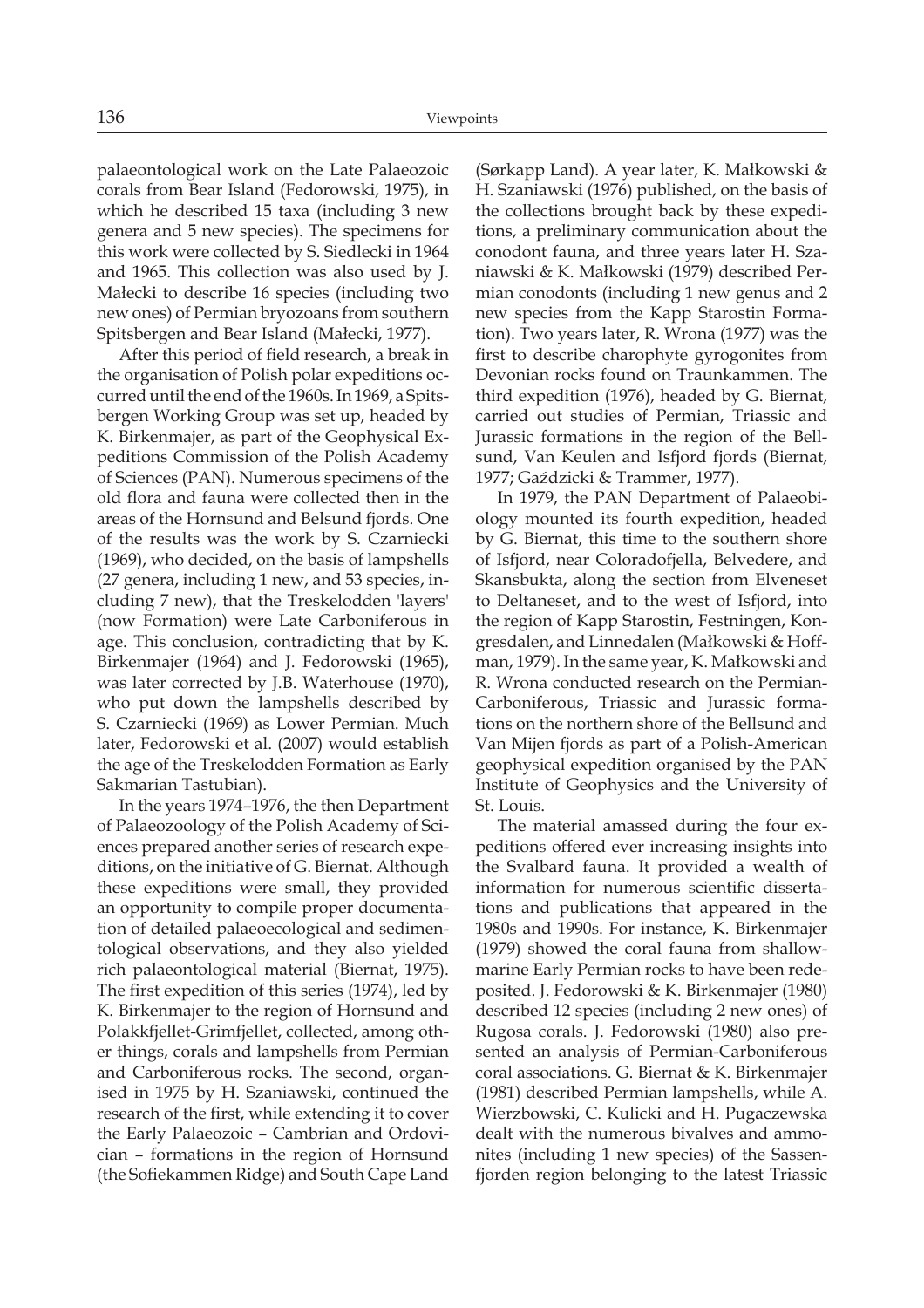and the Jurassic. A year later, J. Fedorowski (1982a,b) presented his next two works. The first, concerning the conditions of sedimentation and the state of conservation of corals in the Treskelodden Formation, rested on his own extensive collection that he had gathered during his stay on Spitsbergen in 1975. The field observations that he had made then, made his research far from incidental, and the resulting monograph is now considered as the first comprehensive palaeoecological and palaeogeographical description of the area. His second 1982 work was based on the material collected by K. Birkenmajer in 1976, and referred to the Late Permian Rugosa corals from eastern Greenland. In this work, J. Fedorowski described 3 species, including a new one in a new genus, which he called *Allotropiochisma birkenmajeri* in honour of Prof. Birkenmajer.

In the same year, several more works appeared: A. Karczewski (1982) published on bivalves and snails from the Treskelodden and Kapp Starostin Formations in the Hornsund region (9 snail species and 3 bivalve species); R. Wrona (1982) described Early Cambrian phosphatised microfossils from the Hornsund region; K. Birkenmajer, H. Pugaczewska & A. Wierzbowski (1982) dealt with ammonites (6 taxa), belemnites (6 species), polychaetes (2 taxa) and bivalves (19 species) from the Jurassic-Cretaceous Janusfjellet Formation of eastern Spitsbergen; and A. Nowiński (1982) described Early Permian Tabulata corals from Hornsund. Later, A. Nowiński (1990, 1991) also described Permian-Carboniferous organisms from the coral horizons of Spitsbergen, and Tabulata from the Upper Carboniferous and Lower Permian of Spitsbergen (24 species, including 13 new). To the significant palaeontological works of this period belongs also a palaeoecological study of lampshells from Spitsbergen's Kapp Starostin Formation (Małkowski, 1988).

After a short break (1990–1993), a revival of scientific interest in palaeontology started again in 1994, and it still goes on. This is reflected by the appearance of articles and monographs the scope of which goes beyond the Svalbard Archipelago, including now the entire region of the Arctic except Siberia. The works that have been published since then include those by H.

Szaniawski (1994) on Ordovician conodonts from southern Spitsbergen, E. Olempska & J. Błaszyk (1996) on ostracods, K. Małkowski (1998) on conodonts (again), and a number of studies authored and co-authored by J. Fedorowski, who published in 1997 also an article on the diachronism in the development and extinction of the Permian Rugosa corals, e.g. in the Cordillera-Arctic-Uralian realm. His taxonomic-biostratigraphic publication dealing with the Late Carboniferous colonial Rugosa corals of the Canadian Arctic Archipelago and written together with W.E. Bamber (Fedorowski & Bamber, 1998) described 14 species (including 9 new), and a geological study of Devon Island. This work greatly contributed to the elucidation of the island's palaeontological content (17 taxa); J. Fedorowski, W.E. Bamber & C. Stevens (1999) published an in-depth characterisation of the Permian corals of the Cordillera-Arctic-Uralian realm, and J. Fedorowski & W.E. Bamber (2001) addressed Middle Permian solitary corals of the Canadian Arctic Archipelago (8 species, including 4 new). A. Nowiński & M.K. Zapalski (2001) described new taxa of Tabulata corals from the Lower Permian of Spitsbergen. J. Fedorowski (2002) showed the stratigraphic and palaeogeographical significance of Middle Permian solitary Rugosa corals of the Sverdrup Basin from Arctic Canada, and published works (Fedorowski, 2006, 2007) concerning the palaeogeographical importance of the Middle Carboniferous limestones of British Columbia. E. Chwieduk (2007) dealt with the Permian corals of the Kapp Starostin Formation from Treskelen (3 genera and 5 species, including 2 new)

It is worthwhile to mention here explicitely one of the most recent publications by J. Fedorowski (2007), 'Lower Permian colonial rugose corals, western and northwestern Pangaea: taxonomy and distribution', because this is an excellent study providing a good overview of his achievements in the field of research methods on Rugosa corals. It is the present author's belief that this will turn out to be one of the most important works on the Rugosa taxonomy that have appeared over the last decades.

Out of other palaeontological studies that have appeared in the 21st century, those by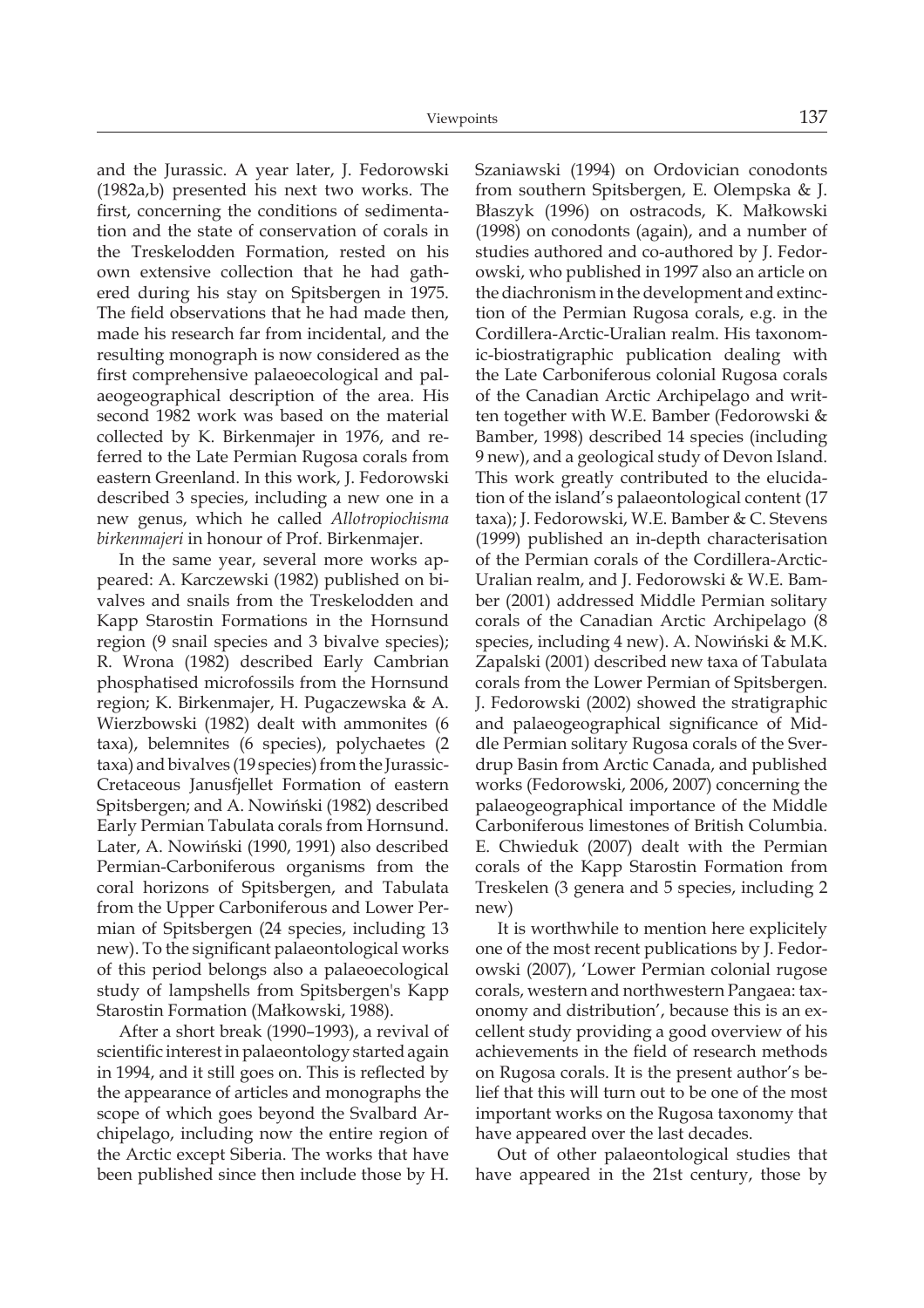B. Błażejowski should be mentioned; he published on the teeth of sharks (4 species) from the Lower Triassic (Błażejowski, 2004) and characterised one foraminifer species (B. Błażejowski, A. Hołda-Michalska & K. Michalski, 2006).

Not all work on the Arctic palaeontological collections went smoothly, as several collections have changed places. Nowadays, the Institute of Geology of the Adam Mickiewicz University (AMU) in Poznań houses several thousand specimens (with a total weight of approx. 1.5 tonnes). Thus, this collection may well be the largest in the world.

A measurable result of the ongoing palaeontological studies is the growing number of described families, genera and species of corals from the Arctic. The oldest publication (Toula, 1875) mentions two species from central Vestspitsbergen (Nordfjorden). Later, some studies (Heritsch, 1929; Padget, 1954; Forbes et al., 1958; Tidten, 1972) appeared either on the basis of small collections, or without litho- and biostratigraphic implications. The material for these works was gathered by incidental Norwegian expeditions in the 19th and 20th century. Only a monograph by F. Heritsch (1939) contributed significantly to the knowledge of the Permian-Carboniferous corals of Spitsbergen. A more extensive study by Somerville (1997) documents the occurrence of representatives of 18 known Rugosa genera in the region of Isfjorden.

In contrast, the many Polish collections accumulated since the 1960s, as complete as possible, have a modern palaeontological character, which was initiated by J. Fedorowski (1964, 1965). In his later publications (Fedorowski, 1967, 1975, 1982, 1997; Fedorowski et al. ,1999, 2007; Fedorowski & Bamber, 2001), he gave scrupulous descriptions of the studies being carried on. These studies, although limited to a few exposures in Hornsund fjord, Greenland and Bear Island, have yielded a wide variety of forms of an exceptionally rich fauna. Nowadays, these areas, which are expanded to include the Canadian Arctic Archipelago (Bamber & Fedorowski, 1998; Fedorowski & Bamber, 2001, 2002; Gunning et al., 2006, 2007), are definitely the best and most comprehensively characterised Arctic regions in palaeontological terms. Thus, the present-day knowledge of the Arctic fossil fauna is largely due to Polish activity, whether collection-oriented, as in the first expeditions made in the late 1950s and early 1960s, or strictly palaeontological, as in those organised in the 1970s and 1980s and at the turn of the century.

The contribution of Polish palaeontologists to the identification of the Arctic fauna, even if restricted to new taxa in most systematic groups, is impressive as indicated by the following list.

RUGOSA corals

New family:

Kleopatrinidae Fedorowski et al., 2007 New genera:

- 1. *Cordillerastraea* Fedorowski et al., 2007
- 2. *Iskutella* Fedorowski et al., 2007
- 3. *Shastalasma* Fedorowski et al., 2007
- 4. *Sandolasma* Fedorowski et al., 2007
- 5. *Allotropiochisma* Fedorowski, 1982
- 6. *Arctophyllum* Fedorowski, 1975
- 7. *Fomichevella* Fedorowski, 1975
- 8. *Siedleckia* Fedorowski, 1975
- 9. *Heintzella* Fedorowski, 1967
- 10. *Hornsundia* Fedorowski, 1965
- 11. *Svalbardphyllum* Fedorowski, 1965

New species [the generic names of some species have changed, and some are used as synonyms of the species described in the monograph by Fedorowski et al. (2007); see also the notes in the following list]:

- 1. *Allotropiochisma euryphylloides* Chwieduk, 2007
- 2. *Allotropiochisma treskelense* Chwieduk, 2007
- 3. *Cordillerastraea complexa* Fedorowski et al., 2007
- 4. *Heintzella borealis* Fedorowski et al., 2007
- 5. *Iskutella gunningi* Fedorowski et al., 2007
- 6. *Kleopatrina grinnellensis* Fedorowski et al., 2007
- 7. *Lytvophyllum sustutense* Fedorowski et al., 2007
- 8. *Pararachnastraea lyallensis* Fedorowski et al., 2007
- 9. *Pararachnastraea wilsoni* Fedorowski et al., 2007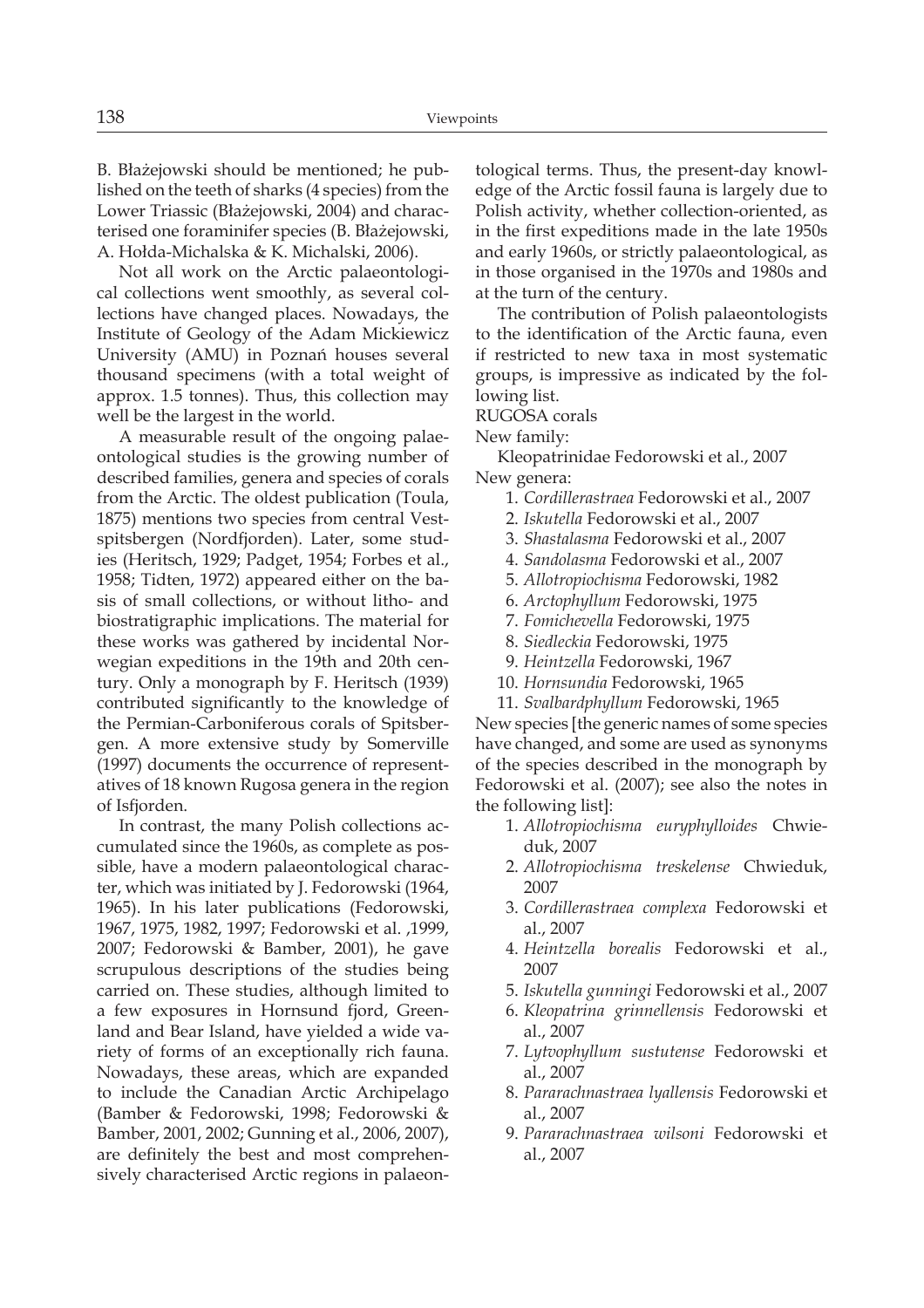- 10. *Permastraea buttensis* Fedorowski et al., 2007
- 11. *Protowentzelella columellata* Fedorowski et al., 2007
- 12. *Sandolasma cooperi* Fedorowski et al., 2007
- 13. *Sandolasma elegans* Fedorowski et al., 2007
- 14. *Sandolasma stonei* Fedorowski et al., 2007
- 15. *Tschussovskenia dilata* Fedorowski et al., 2007
- 16. *Euryphyllum boreale* Fedorowski & Bamber, 2001
- 17. *Euryphyllum troldfjordense* Fedorowski & Bamber, 2001
- 18. *Lytvolasma canadense* Fedorowski & Bamber, 2001
- 19. *Ufimia arctica* Fedorowski & Bamber, 2001
- 20. *Petalaxis crassicolumnus* Bamber & Fedorowski, 1998
- 21. *Petalaxis ellesmerensis* Bamber & Fedorowski, 1998
- 22. *Petalaxis multilamellatus* Bamber & Fedorowski, 1998
- 23. *Petalaxis beauchampi* Bamber & Fedorowski, 1998
- 24. *Petalaxis thorsteinssoni* Bamber &Fedorowski, 1998
- 25. *Petalaxis baculatus* Bamber & Fedorowski, 1998
- 26. *Petalaxis parvus* Bamber & Fedorowski, 1998
- 27. *Cystolonsdaleia arctica* Bamber & Fedorowski, 1998
- 28. *Cystolonsdaleia carteri* Bamber & Fedorowski, 1998
- 29. *Allotropiochisma birkenmajeri* Fedorowski, 1982
- 30. *Protowentzelella longiseptata* Fedorowski, 1980
- 31. *Kleopatrina* (*Kleopatrina*) *svalbardense* Fedorowski, 1980
- 32. *Bothrophyllum timanioides* Fedorowski, 1975
- 33. "*Caninia*" *radiata* Fedorowski, 1975
- 34. *Orygmophyllum bradyseptatum* Fedorowski, 1975
- 35. *Siedleckia bjornoyana* Fedorowski, 1975
- 36. *Bothrophyllum orvini* Fedorowski, 1967
- 37. *Heintzella multiseptata* Fedorowski, 1967
- 38. *Kleopatrina rozkowskae* Fedorowski, 1967
- 39. *Protowentzelella? dubiosa* (Fedorowski, 1967) [= *Thysanophyllum dubiosum* Fedorowski, 1967]
- 40. *Protowentzelella minima* (Fedorowski, 1967) [= *Stylastraea minima* Fedorowski, 1967]
- 41. *Protolonsdaleiastraea composita* Fedorowski, 1967
- 42. *Kleopatrina* (*Kleopatrina*) *różkowskae* Fedorowski, 1967([since 2007 synonymous with *Kleopatrina rozkowskae* Fedorowski, 1967]
- 43. *Kleopatrina* (*Porfi rievella*) *vesiculosa* Fedorowski, 1967 [since 2007 synonymous with *Protowentzelella variabilis* Fedorowski, 1965]
- 44. *Bothrophyllum permicum* Fedorowski, 1965
- 45. *Fischerina densiseptata* Fedorowski, 1965 [since 2007 synonymous with *Heintzella spitsbergensis* (Fedorowski, 1965)]
- 46. *Heintzella radiata* (Fedorowski, 1965) [= *Fischerina radiata* Fedorowski, 1965]
- 47. *Heintzella spitsbergensis* (Fedorowski, 1965) (= *Fischerina spitsbergensis* Fedorowski, 1965]
- 48. *Hornsundia lateseptata* Fedorowski, 1965
- 49. *Hornsundia lacunata* Fedorowski, 1965
- 50. *Kleopatrina atava* (Fedorowski, 1965) [= *Wentzelella atava* Fedorowski, 1965]
- 51. *Lonsdaleia similis* Fedorowski, 1965 [since 2007 synonymous with *Protowentzelella permica* (Fedorowski, 1965)]
- 52. *Protowentzelella gigantea* (Fedorowski, 1965) [= *Thysanophyllum giganteum* Fedorowski, 1965]
- 53. *Protowentzelella permica* (Fedorowski, 1965) [= *Lonsdaleia permica* Fedorowski, 1965]
- 54. *Protowentzelella variabilis* Fedorowski, 1965
- 55. *Stylastraea tenuiseptata* Fedorowski, 1965 [since 2007 synonymous with *Protowentzelella variabilis* Fedorowski, 1965]
- 56. *Svalbardphyllum pachyseptatum* Fedorowski, 1965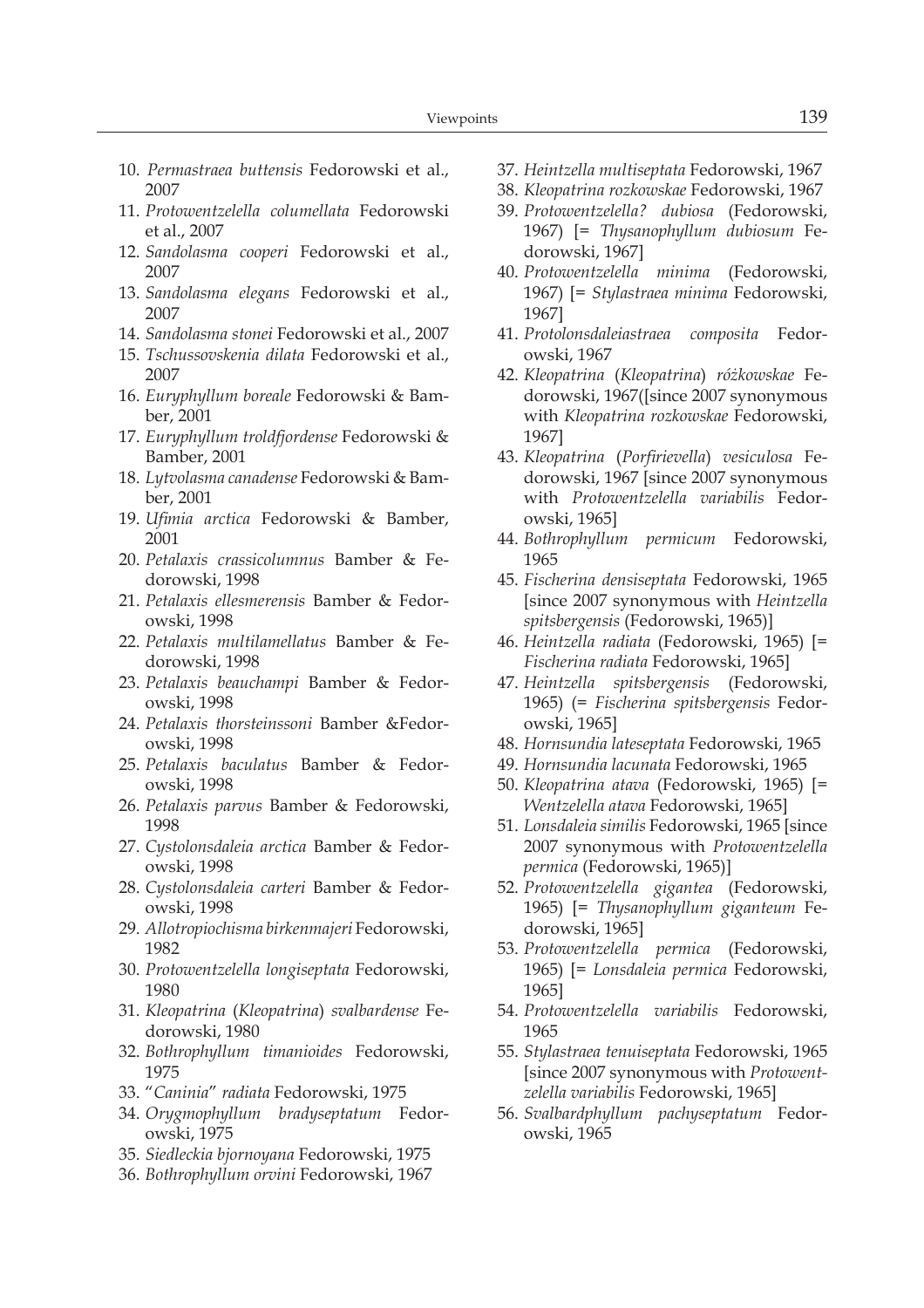- 57. *Thysanophyllum arcticum* Fedorowski, 1965 [since 2007 synonymous with *Protowentzelella permica* (Fedorowski, 1965)]
- 58. *Thysanophyllum regressum* Fedorowski, 1965 [since 2007 synonymous with *Protowentzelella major* (Dobrolyubova, 1936)]
- 59. *Timania multiseptata* Fedorowski, 1965
- 60. *Tschussovskenia minor* Fedorowski, 1965

New subspecies and variety:

- 1. *Bothrophyllum timanioides nanum* Fedorowski, 1975
- 2. *Caninophyllum belcheri* (Harker) var. magnum Fedorowski, 1965
- TABULATA corals

New species:

- 1. *Hayasakaia birkenmajeri* Nowiński, 1991
- 2. *Hayasakaia multispinosa* Nowiński, 1991
- 3. *Hayasakaia variabilis* Nowiński, 1991
- 4. *Neoroemeria permica* Nowiński, 1991
- 5. *Neoroemeria spitsbergensis* Nowiński, 1991
- 6. *Neosyringopora spitsbergensis* Nowiński, 1991
- 7. *Roemeripora hornsundensis* Nowiński, 1991
- 8. *Roemeripora media* Nowiński, 1991
- 9. *Syringopora kruseryggensis* Nowiński, 1991
- 10. *Syringopora stuckenbergi* Nowiński, 1991
- 11. *Tetraporinus kozlowskii* Nowiński, 1991
- 12. *Tetraporinus spinosus* Nowiński, 1991
- 13. *Tetraporinus spitsbergensis* Nowiński, 1991
- 14. *Armalites laminatus* Nowiński, 1982
- 15. *Fuchungopora arctica* Nowiński, 1982
- 16. *Hayasakaia compacta* Nowiński, 1982
- 17. *Roemeripora aspinosa* Nowiński, 1982
- 18. *Kueichowpora supracarbonica* Fedorowski, 1975

#### TRILOBITA

New subgenus:

 1. *Archegonus* (*Phillibolina*) Osmólska, 1968 New genus:

- 1. *Archegonus* (*Cyrtoproeyus*) *anteriolatus* Osmólska, 1968
- 2. *Archegonus* (*Phillibolina*) *worsawensis* Osmólska, 1968

New subspecies:

 1. *Archegonus* (*Phillibole*) *aprathensis richteri* Osmólska, 1968

- 2. *Archegonus* (*Phillibole*) *culmicus jugovensis* Osmólska, 1968
- 3. *Archegonus* (*Waribole*) *laevicauda acutifrons* Osmólska, 1968
- AMMONOIDEA

New species:

 1. *Harpoceras kopiki* Wierzbowski & Kulicki, 1981

BRACHIOPODA

### New genus:

1. *Enigmalosia* Czarniecki, 1969

New species:

- 1. *Beecheria magna* Czarniecki, 1969
- 2. *Cranaena ? arctica* Czarniecki, 1969
- 3. *Enigmalosia sarytchevae* Czarniecki, 1969
- 4. *Neospirifer hornsundi* Czarniecki, 1969
- 5. *Schellwienella orvini* Czarniecki, 1969
- 6. *Tomiopsis petrankoi* Czarniecki, 1969
- 7. *Tomiopsis lata* Czarniecki, 1969
- New subspecies:
	- 1. *Composita argentea mutabilis* Czarniecki, 1969
	- 2. *Rhynchopora arctica minima* Czarniecki, 1969
	- 3. *Rhynchopora variabilis bicostatiformis*  Czarniecki, 1969
	- 4. *Sergospirifer occidentalis svalbardi* Czarniecki, 1969 moreover: *Cancrinella* sp. A, *Linoproductus* sp. A, *Marginifera* sp. A

# BRYOZOA

- New species:
	- 1. *Hinganella heintzi* Małecki, 1977
	- 2. *Septopora phyllata* Małecki, 1977
	- 3. *Tabulipora siedleckii* Małecki, 1968
- CONODONTA

#### New genus:

1. *Sweetocristatus* Szaniawski, 1979

New species:

- 1. *Neospathodus svalbardensis* Trammer, 1982
- 2. *Neostreptognathodus svalbardensis* Szaniawski, 1979
- 3. *Sweetocristatus arcticum* Szaniawski, 1979

MICROFOSSILS incertae sedis

1. *Hadimopanella apicata* Wrona, 1982;

SPORES

- 1. *Lophozonotriletes* sp. A
- 2. *Pityosporites* sp. A
- 3. *Sporonites* sp. A
- 4. *Sporonites* sp. B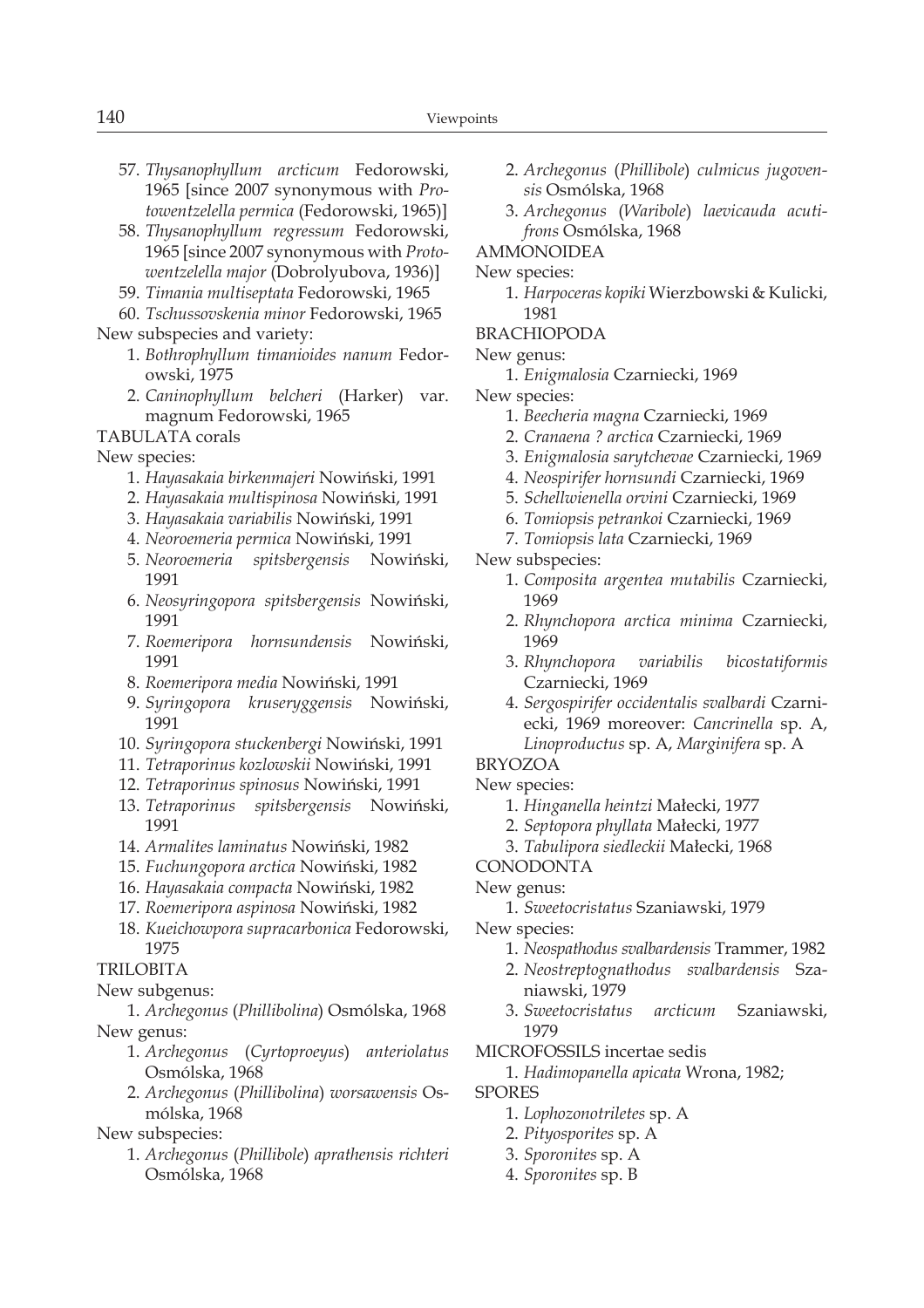The numbers of all the taxa (almost 400 in total) identified in the Arctic by Polish paleontologists are:

rugose corals: 145 species and lower-level taxa tabulate corals : 30 brachiopods: 53 snails: 9

bivalves: 39 ammonites: 10 belemnites: 13 trilobites: 9 polychaetes: 3 foraminifers: 20 bryozoans: 21 conodonts: 20 fishes: 10 charophyte gyrogonites: 2 spores: 5

The Polish palaeontological research has, apart from its substantial contribution to taxonomic identification (mostly of Arctic invertebrates) also provided more insight into the palaeogeography and palaeoecology of this region. Owing to the identification of coral associations, with their radically different histories in the various zoogeographic provinces of the Carboniferous and Permian, we know today that – at least from the Late Carboniferous until the end of the Permian – the benthic world of marine organisms developed in two realms (Fedorowski, 1989; Fedorowski et al., 2007), separated on one side by a landmass extending nearly from pole to pole, and on the other side by a super-ocean occupying more than half the circumference of the globe (Fig. 2). In turn, qualitative changes in the coral associations and their depletion that can be observed starting with the upper part of the Early Permian are indicative of the climate cooling associated with the movement of the continental areas from subtropical to sub-Arctic regions. Besides, Rugosa corals, being excellent facies indicators and good so-called parafossils, also supply significant data for stratigraphy. It was mainly on the basis of corals that J. Fedorowski (1965) and J. Fedorowski & W.E. Bamber (2001) assigned the Treskelodden Formation from Spitsbergen to the Early Permian (Sakmarian). What is more, the issues addressed in the works by J. Fedorowski, also concerning questions of

taxonomy in the context of character variability in the ontogenetic development of Rugosa, not only elucidate the complex processes of reconstruction of their structure, but also offer an insight into their systematics and phylogenesis based on taxonomic affinities.

### **Acknowledgements**

My cordial thanks for their involvement and friendly help in assembling the data for the present article go first of all to Prof. Jerzy Fedorowski but also to Prof. Hubert Szaniawski, Dr. Krzysztof Małkowski, Doc. Ryszard Wrona, and Dr. Błażej Błażejowski.

## **References**

- Bamber, E.W. & Fedorowski, J., 1998. Biostratigraphy and systematics of Upper Carboniferous cerioid rugose corals, Ellesmere Island, Arctic Canada. *Bulletin of the Geological Survey of Canada* 511, 118 pp.
- Biernat, G., 1975. Polskie badania paleontologiczne na Spitsbergenie w 1974 r. *Przegląd Geologiczny* 4, 191– 193.
- Biernat, G. & Birkenmajer, K., 1981. Permian brachiopods from the base of the Kapp Starostin Formation at Polakkfjellet, Spitsbergen. *Studia Geologica Polonica* 73, 7–24.
- Birkenmajer, K. 1964. Devonian, Carboniferous and Permian formation of Hornsund, Vestspitsbergen. [In:] K. Birkenmajer (Ed.): Geological results of the Polish 1957–1958, 1959, 1960 Spitsbergen expeditions. *Studia Geologica Polonica* 11, 47–123.
- Birkenmajer, K., 1979. Channeling and orientation of rugose corals in shallow-marine Lower Permian of south Spitsbergen. *Studia Geologica Polonica* 60, 45–56.
- Birkenmajer, K. & Czarniecki, S., 1960. Stratigraphy of marine Carboniferous and Permian deposits in Hornsund (Vestspitsbergen), based on Brachiopods. *Bulletin de l'Académie Polonaise des Sciences, Série des Sciences Géologiques et Géographiques* 8, 203–209.
- Birkenmajer, K. & Fedorowski, J., 1980. Corals of the Treskelodden Formation (Lower Permian) at Triasnuten, Hornsund, South Spitsbergen. *Studia Geologica Polonica* 66: 7–27.
- Birkenmajer, K. & Jerzmańska, A., 1979. Lower Triassic shark and other fish teeth from Hornsund, south Spitsbergen. *Studia Geologica Polonica* 60, 7–37.
- Birkenmajer, K. & Trammer, J., 1975. Lower Triassic conodonts from Hornsund, south Spitsbergen. *Acta Geologica Polonica* 25, 299–308.
- Birkenmajer, K., Pugaczewska, H. & Wierzbowski, A., 1982. The Janusfjellet Formation (Jurassic-Lower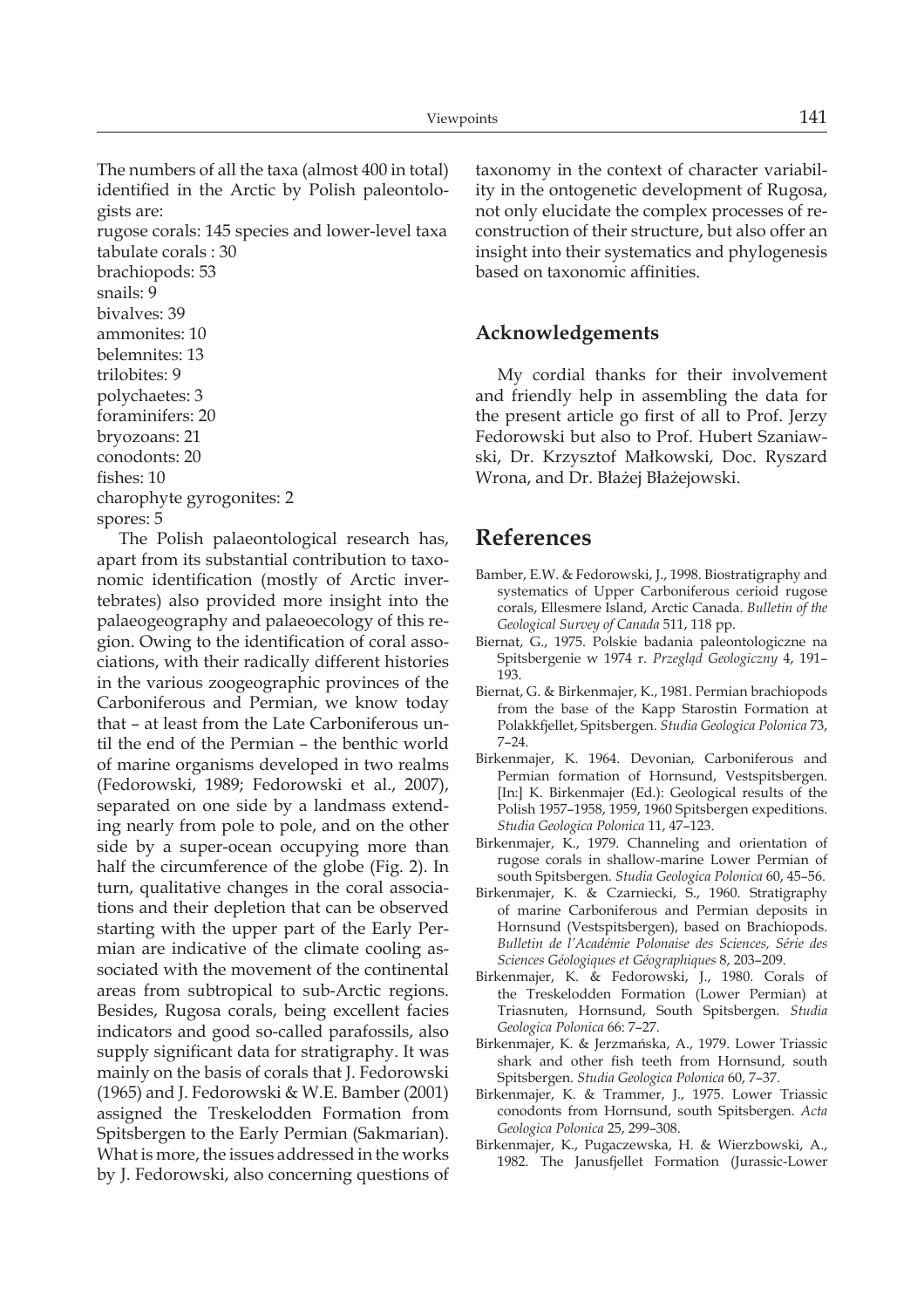Cretaceous) at Myklegardfjellet, east Spitsbergen. *Paleontologia Polonica* 43, 107–140.

- Błażejowski, B., 2004. Shark teeth from the Lower Triassic of Spitsbergen and their histology. *Polish Polar Research* 25, 153–167.
- Błażejowski, B., Hołda-Michalska, A. & Michalski, K., 2006. Schellwienia arctica (Fusulinidae) from the Carboniferous-?Permian strata of the Treskelodden Formation, south Spitsbergen. *Polish Polar Research* 27, 91–103.
- Chwieduk, E., 2007. Middle Permian rugose corals from the Kapp Starostin Formation, South Spitsbergen (Treskelen Peninsula). *Acta Geologica Polonica* 57, 281– 304.
- Czarniecki, S., 1964. Occurrence of genus *Archimedes* (Hall) in Hornsund, Vestspitsbergen. *Studia Geologica Polonica* 11, 147–153.
- Czarniecki, S., 1969. Sedimentary environment and stratigraphic position of the Treskelodden Beds (Vestspitsbergen). *Prace Muzeum Ziemi* 16, 201–336.
- Fedorowski, J., 1964. On Late Palaeozoic Rugosa from Hornsund, Vestspitsbergen. *Studia Geologica Polonica*  11, 139–146.
- Fedorowski, J., 1965. Lower Permian Tetracoralla of Hornsund, Vestspitsbergen. *Studia Geologica Polonica* 17(4), 1–173.
- Fedorowski, J., 1966. Dolno-permskie tetrakorale Svalbardu. *Przegląd Geologiczny* 10, 454–455.
- Fedorowski, J., 1967. The Lower Permian Tetracoralla and Tabulata from Treskelodden, Vestspitsbergen. *Norsk Polarinstitutt Skrifter* 142, 1–41.
- Fedorowski, J., 1972. Part C. Palaeontological part. [In:] K. Birkenmajer, J. Fedorowski & W. Smulikowski: Igneous and fossiliferous sedimentary drift pebbles in marine Tertiary of Torell Land, Spitsbergen. *Norsk Polarinstitutt Årbok* 1970, 146–164.
- Fedorowski, J., 1975. On some Upper Carboniferous Coelenterata from Bjornoya and Spitsbergen. *Acta Geologica Polonica* 25, 27–78.
- Fedorowski, J., 1980. Permo-karbońskie fauny koralowe Spitsbergenu. *Przegląd Geologiczny* 28, 301–307.
- Fedorowski, J., 1982a. Coral thanatocoenoses and depositional environments in the upper Treskelodden beds of the Hornsund area, Spitsbergen. *Paleontologia Polonica* 43, 17–68.
- Fedorowski, J., 1982b. Some rugose corals from the Upper Permian of East Greenland. *Grønlands Geologiske Undersøgelse Rapport* 108: 71–91.
- Fedorowski, J., 1989. Extinction of Rugosa and Tabulata near the Permian/Triassic boundary. *Acta Palaeontologica Polonica* 34: 47–70.
- Fedorowski, J., 1997. Diachronism in the development and extinction of Permian Rugosa. *Geologos* 2, 59–164.
- Fedorowski, J. & Bamber, W., 2001. Guadalupian (Middle Permian) solitary rugose corals from the Degerbols and Trold Fiord Formations, Ellesmere and Melville islands, Canadian Arctic Archipelago. *Acta Geologica Polonica* 51, 31–79.
- Fedorowski, J. & Bamber, W.E., 2002. Palaeogeographic and stratigraphic significance of Guadalupian (middle Permian) solitary corals, Sverdrup Basin, Arctic

Canada. [In:] L.V. Hills, C.M. Henderson & E.W. Bamber (Eds): *Carboniferous and Permian in the world.* Canadian Society of Petrolum Geologists Memoir 19, 427–436.

- Fedorowski, J., Bamber, E.W. & Stevens, C.H. 1999. Permian corals of the Cordilleran-Arctic-Uralian realm. *Acta Geologica Polonica* 49, 159–173.
- Fedorowski, J., Bamber, E.W. & Stevens, C.H., 2007. *Lower Permian colonial rugose corals, Western and Northwestern Pangea: Taxonomy and distribution.* National Research Council of Canada (NRC) Press, Ottawa, xii + 231 pp.
- Forbes, C.L., Harland, W.B. & Huges, N.F., 1958. Palaeontological evidence for the age of the Carboniferous and Permian rocks of Central Vestspitsbergen. *Geological Magazine* 95, 465–490.
- Gaździcki, A. & Trammer, J., 1977. The *sverdrupi* zone in the Lower Triassic of Svalbard. *Acta Geologica Polonica* 27, 349 356.
- Gunning, M.H., Fedorowski, J. & Bamber, E.W., 2006. Palaeogeographic significance of mid-Carboniferous limestone, northwestern Stikine terrane, British Columbia. [In:] W.J. Hoggart, R.J., Enkin, & J.W.H. Monger (Eds): *Palaeogeography of the North American Cordillera: Evidence for and against large-scale displacement.* Geological Association of Canada, 46, 59–69.
- Gunning, M.H., Bamber, E.W., Anderson, R.G. Fedorowski, J., Friedman, R. Mamet, B.I., Orchard, M.J., Rui, L. & Mortensen, J.K., 2007. The mid-Carboniferous Arkitc Lake Formation, northwestern Stikine terrane, British Columbia. *Bulletin of Canadian Petroleum Geology* 55, 21–50.
- Heritsch, F., 1929. Eine Caninia aus dem Karbon des de Geer-Beiges im Eisfjordgebiet auf Spitzbergen. *Skrifter om Svalbard og Ishavet* 24.
- Heritsch, F., 1939. Die Korallen des Jungpaläozoikums von Spitsbergen. *Arkiv für Zoologie* 31A (16), 138 pp.
- Karczewski, L. ,1982. Some gastropods and bivalves from the Treskelodden and Kapp Starostin Formations, Hornsund region, Spitsbergen. *Palaeontologica Polonica* 43, 97–105.
- Liszka, S., 1964. Occurrence of Lower Permian Foraminifera in the Treskelodden Beds of Hornsund, Vestspitsbergen. *Studia Geologica Polonica* 11, 169–172.
- Małecki, J., 1968. Permian bryozoans from Tokrossøya beds, Sørkapp Land, Vestspitsbergen. *Studia Geologica Polonica* 21, 7 29.
- Małecki, J., 1977. Permian bryozoans from Southern Spitsbergen and Bjørnøya (Svalbard). *Studia Geologica Polonica* 51, 75 88.
- Małkowski, K., 1988. Palaeoecology of Productacea (Brachiopoda) from the Permian Kapp Starostin Formation of Spitsbergen. *Polish Polar Research* 9,  $3 - 60.$
- Małkowski, K., 1998. Permian paleoecosystem in the Arctic. [In:] A. Gaździcki & K. Jażdżewski (Eds): *Polar ecosystems.* Kosmos 47, 387–395.
- Małkowski, K. & Hoffman, A., 1979. Semi-quantitative facies model for the Kapp Starostin Formation (Permian), Vestspitsbergen. *Acta Palaeontologica Polonica* 24, 217–230.